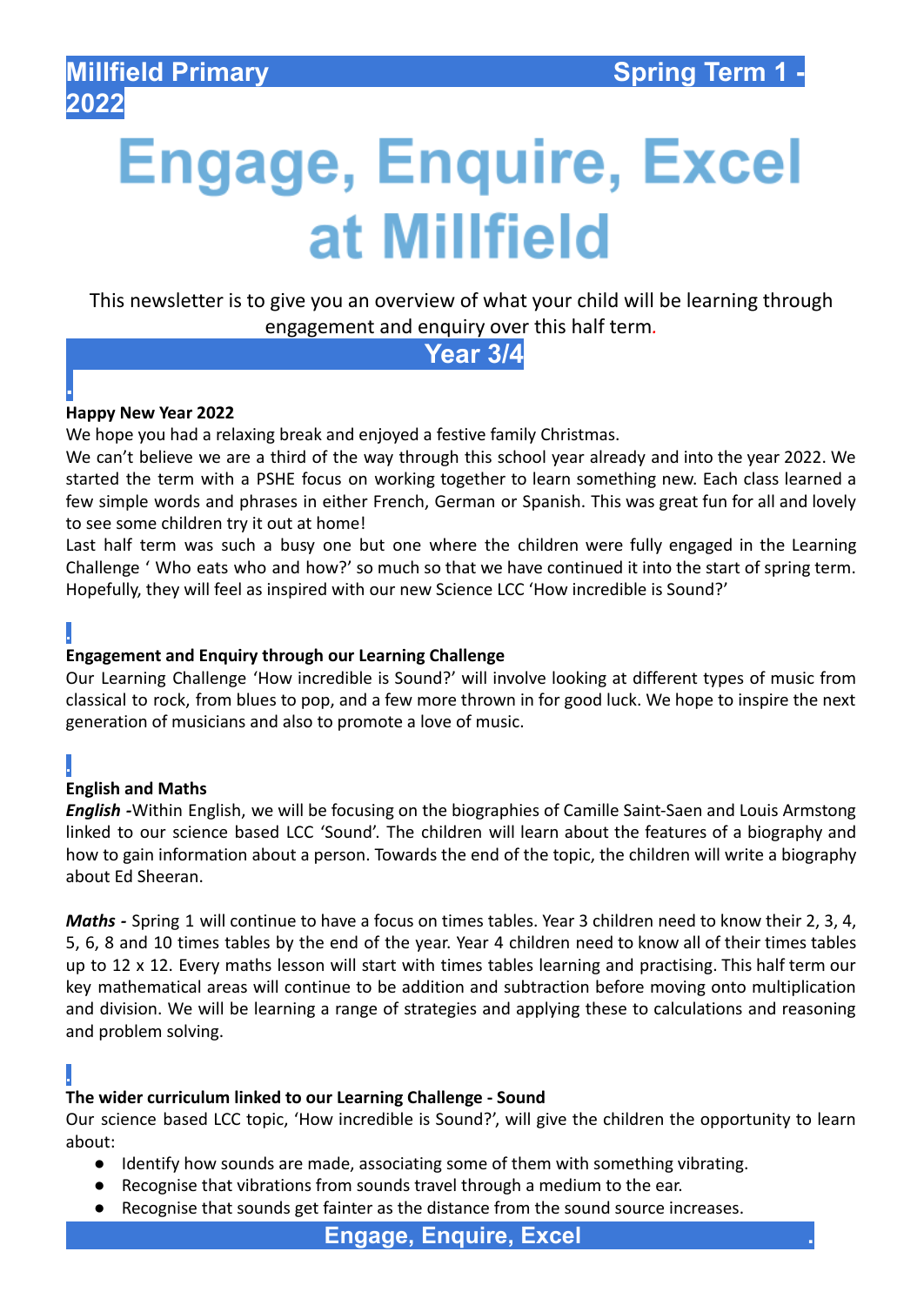# **Millfield Primary Spring Term 1 - 2022**

- Find patterns between the pitch of the sound and features of the object that produced it.
- Find patterns between the volume of a sound and the strength of the vibrations that produced it.

Through our 'How incredible is Sound?' topic, the children will also have the opportunity to:

- **●** Set up a simple practical enquiry
- **●** Recognise when a simple fair test is necessary and help to decide how to set it up
- **●** Given a range of scientific experiences and enquiries to be able to answer questions
- **●** Decide on a type of enquiry / investigation to use to answer questions
- **●** Raise relevant scientific questions about the world around them.
- With help, pupils look for changes, patterns, similarities and differences in their data in order to draw simple conclusions and answer questions.

# **.**

## **Other subjects within the wider curriculum**

*Music:* Year 3/4 are very fortunate to have Mrs Clough teach music on a Wednesday morning. There will be opportunities to continue to listen to different styles of music, to learn about and discuss the inter-related dimensions of music with a focus on Dynamics, Tempo and Timbre, to explore using the voice, to sing songs with different time signatures in unison and in simple parts, to continue to play and perform on instruments with a focus this term on the recorder as well as a range of untuned percussion instruments, to improvise using the voice and instruments trying to ensure that music has a clear structure, to explore 'question and answer' musical phrases, to compose short pieces of music and perform them by singing and playing instruments, and to use notation to record ideas.

**PE:** This half term, the children will be learning the skills involved to play hockey with the coaches and develop their fitness through circuits with the class teacher.

*Computing:* This half term, the children will be starting a new scheme of learning called Switched on Computing. As part of the new scheme, the children will learn how to create a Google Form by designing and making a questionnaire linked to the children's opinions of music and musical instruments. By using the Chromebooks, the children will answer the questionnaires and analyse the data afterwards.

PSHE: As well as 'Citizenship' the children will participate in a whole school Digital Safety week. Within Citizenship we will look at working together, diversity and communities, and rights, rules and responsibilities.

## **Useful Information**

**. .**

*Home Learning:* Homework will be sent home every Friday and will need to be returned the following Wednesday. We will be sending home a paper copy of the home learning. We will include Mathletics activities supporting class maths learning, spelling words from the previous week and daily reading. Homework club will be held on Fridays to allow those children who have forgotten to complete it or don't have access to Mathletics to keep up with the activities and games offered. Children should be coming home with a school reading book each night. We do understand that many of them read their own books at home and that's great but we can supply them with an Accelerated Reader book so they can do a quiz at school.

*PE kit:* Please ensure that PE kits are in school all week. An outdoor kit should be included and take into account the more inclement weather. Children will be asked to remove any jewellery before the P.E. lesson. Please make sure that your child can remove their jewellery independently or not wear it on the days which they have P.E.